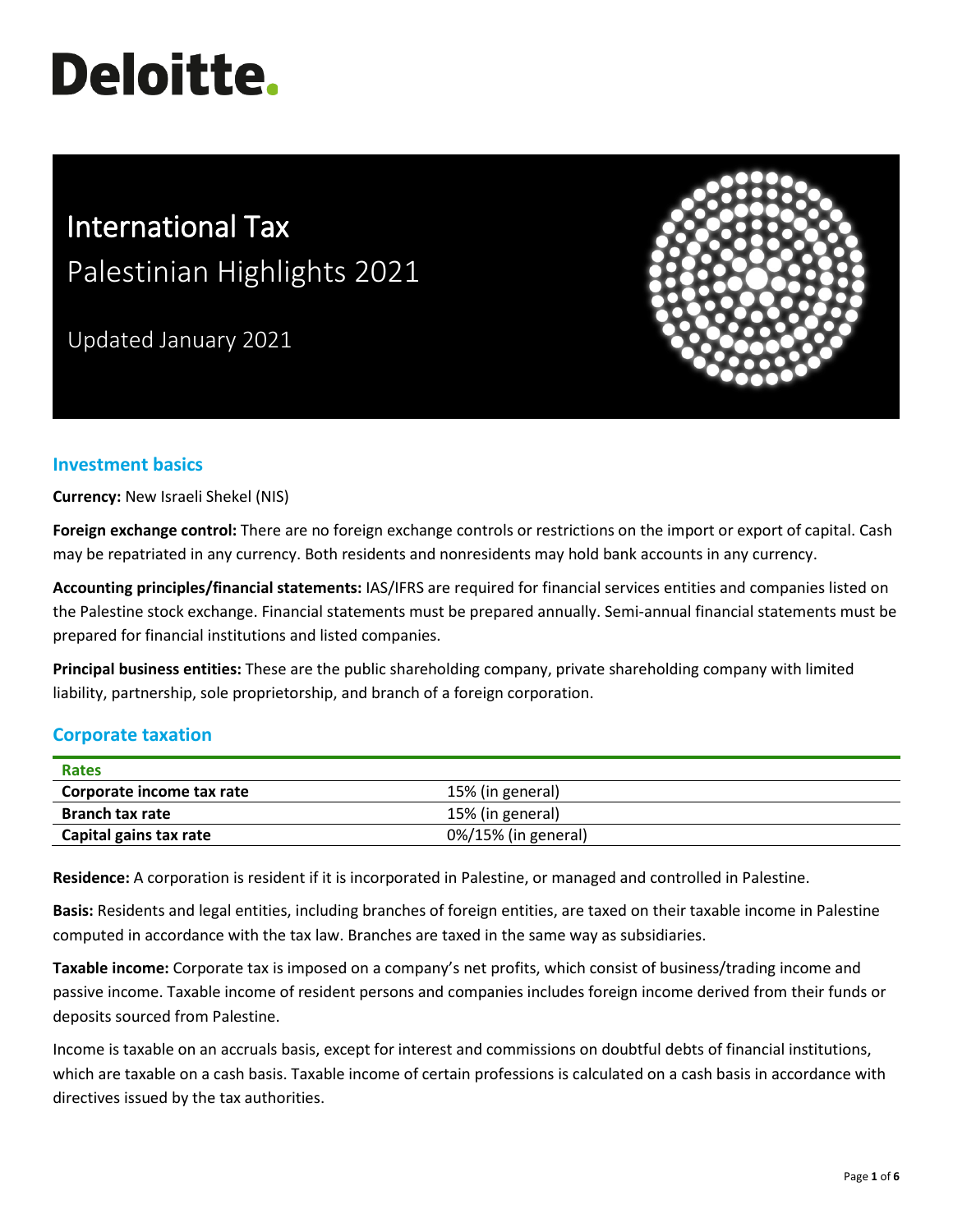**Rate:** The standard rate is 15%. Life insurance businesses are subject to a reduced rate of 5% on premium income. The taxable income of telecommunication companies and companies that enjoy specific privileges or monopolies is taxed at 20%.

**Surtax:** There is no surtax.

**Alternative minimum tax:** There is no alternative minimum tax.

**Taxation of dividends:** Dividends received by a resident company from another resident company are tax exempt. Dividends received from a nonresident entity are taxed at the regular corporate tax rate.

**Capital gains:** Capital gains derived from the sale of investments in equity securities and bonds are exempt. Capital gains derived from the sale of tangible assets and real property are taxable at the regular corporate tax rate.

**Losses:** Tax losses may be carried forward for five years. Such losses do not include unrealized losses from revaluations or losses incurred on tax-exempt transactions. Losses may not be carried back.

**Foreign tax relief:** There is no relief for foreign tax.

**Participation exemption:** There is no participation exemption.

**Holding company regime:** There is no holding company regime.

**Incentives:** Certain entities are granted tax incentives if approved by the Palestine Promotion Agency. Incentives are in the form of tax rate reductions for specified periods.

# **Compliance for corporations**

**Tax year:** The tax year generally is the calendar year. Approval is required to use an alternative fiscal year.

**Consolidated returns:** Consolidated returns are not permitted; each company must file a separate tax return.

**Filing and payment:** A self-assessment regime applies. Advance payments on account of tax liabilities for the year must be made, and the timing and incentives for early payment are determined based on directives issued by the minister of finance.

The tax return must be filed within four months of the end of the tax year. If the tax return is filed within two months of the end of the tax year, a discount of 4% is granted on the balance of tax payable as per the self-assessment (after deducting advance payments made on which a discount already has been granted). A discount of 2% is granted where the tax return is submitted during March or April of the following year.

**Penalties:** A penalty equal to 3% of the tax liability per month, up to a maximum of 20%, is imposed for the late payment of tax. The minimum penalty is NIS 3,000 for corporations. Penalties of 2% of the tax liability per month also apply for the late payment of payroll and withholding tax.

**Rulings:** There is no ruling procedure.

# **Individual taxation**

| Rates                      |                          |      |  |
|----------------------------|--------------------------|------|--|
| Individual income tax rate | Taxable income           | Rate |  |
|                            | Up to NIS 75,000         | 5%   |  |
|                            | NIS 75,001 - NIS 150,000 | 10%  |  |
|                            | Over NIS 150,000         | 15%  |  |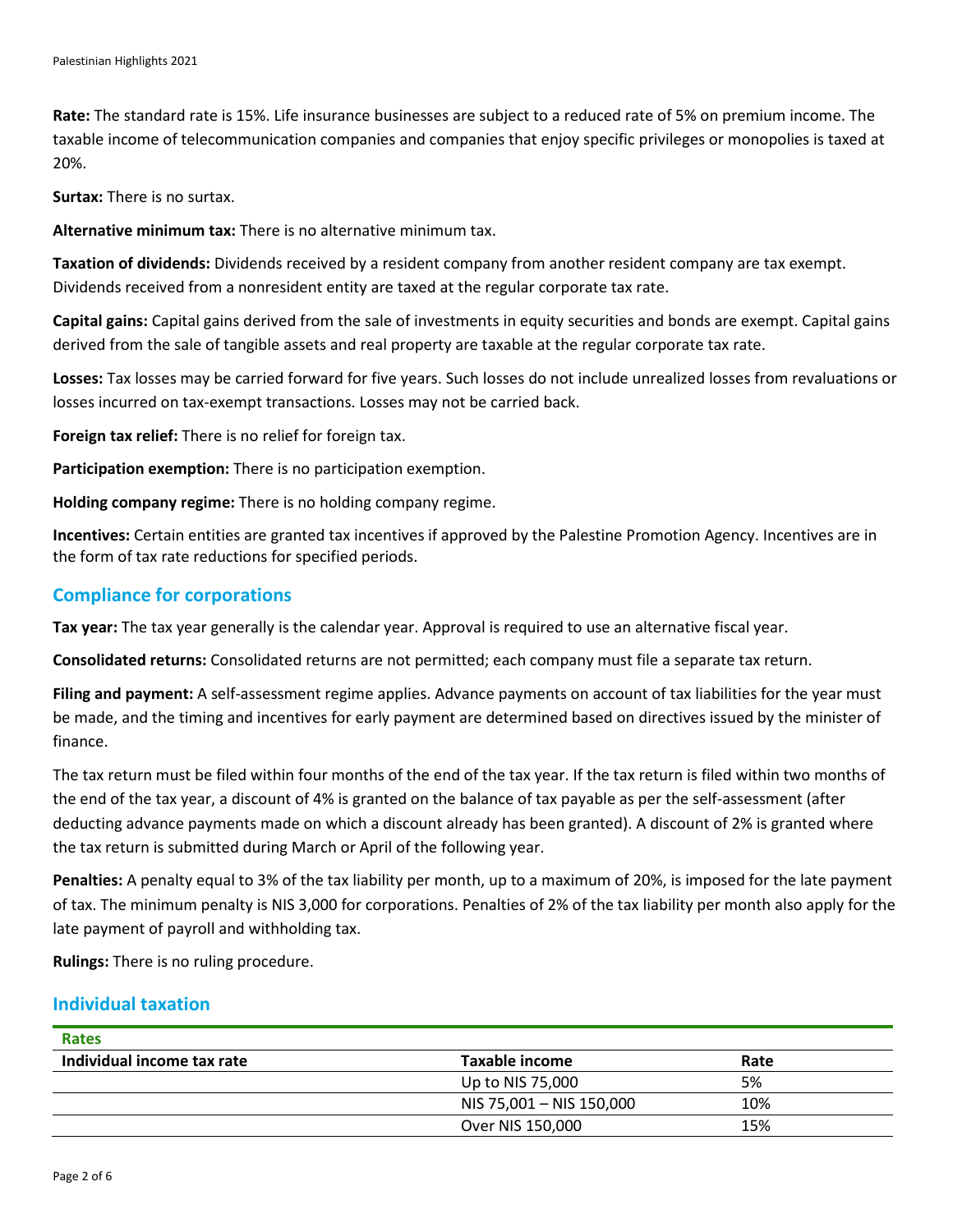#### **Capital gains tax rate** 0%/5%/10%/15%

**Residence:** The following individuals are considered to be resident in Palestine (i) Palestinian individuals who have lived in and maintained their principal activities in Palestine for at least 120 days during the year, and (ii) non-Palestinian individuals who have resided in Palestine for at least 183 days during the year.

**Basis:** Palestinian residents and nonresidents are taxed only on Palestinian source income.

**Taxable income:** Taxable income comprises income from all sources (unless specifically exempt by law), less allowable expenses incurred in the production of the income and the standard deduction (see under "Deductions and allowances").

**Rates:** Individual income tax is charged at progressive rates ranging from 5% to 15%. The first NIS 75,000 is taxed at 5%, the next NIS 75,000 at 10%, and the remainder at 15%.

**Capital gains:** Capital gains are taxed at regular rates, but capital gains derived from the sale of investments not held for trading are tax exempt.

**Deductions and allowances:** Individual income is reduced by a standard deduction of NIS 36,000 per year. There is a onetime deduction of NIS 30,000 for the purchase of a residence, or NIS 4,000 per year in interest deductions on a home mortgage for a maximum period of 10 years. A university education deduction of NIS 6,000 per year is granted for up to two dependents at university. Up to 10% of an individual's salary is tax-exempt as a transportation cost.

**Foreign tax relief:** There is no relief for foreign tax.

# **Compliance for individuals**

**Tax year:** Calendar year

**Filing status:** Each individual must file a tax return unless the individual's only income is from employment. Joint filing is not permitted unless approved by the tax authorities.

**Filing and payment:** Tax on employment income is withheld by the employer and remitted to the tax authorities. Selfemployed individuals and employed individuals with income from other sources must file a self-assessment return within four months after the end of the tax year.

**Penalties:** Penalties are imposed for the late payment of tax.

**Rulings:** There is no ruling procedure.

## **Withholding tax**

| <b>Rates</b>                       |         |                   |         |                     |  |
|------------------------------------|---------|-------------------|---------|---------------------|--|
| <b>Type of payment</b>             |         | <b>Residents</b>  |         | <b>Nonresidents</b> |  |
|                                    | Company | <b>Individual</b> | Company | <b>Individual</b>   |  |
| <b>Dividends</b>                   | 10%     | 10%               | 10%     | 10%                 |  |
| <b>Interest</b>                    | 0%      | 0%                | 0%      | 0%                  |  |
| <b>Royalties</b>                   | 0%      | 0%                | 10%     | 10%                 |  |
| <b>Fees for technical services</b> | 0%      | 0%                | 10%     | 10%                 |  |

**Dividends:** A 10% withholding tax is levied on dividends paid to a resident or a nonresident, unless the rate is reduced or an exemption is available under an applicable tax treaty. The withholding tax was suspended from 2015-17 and in practice, is not applied in 2018 and subsequent years, although no official guidance has been issued on the status.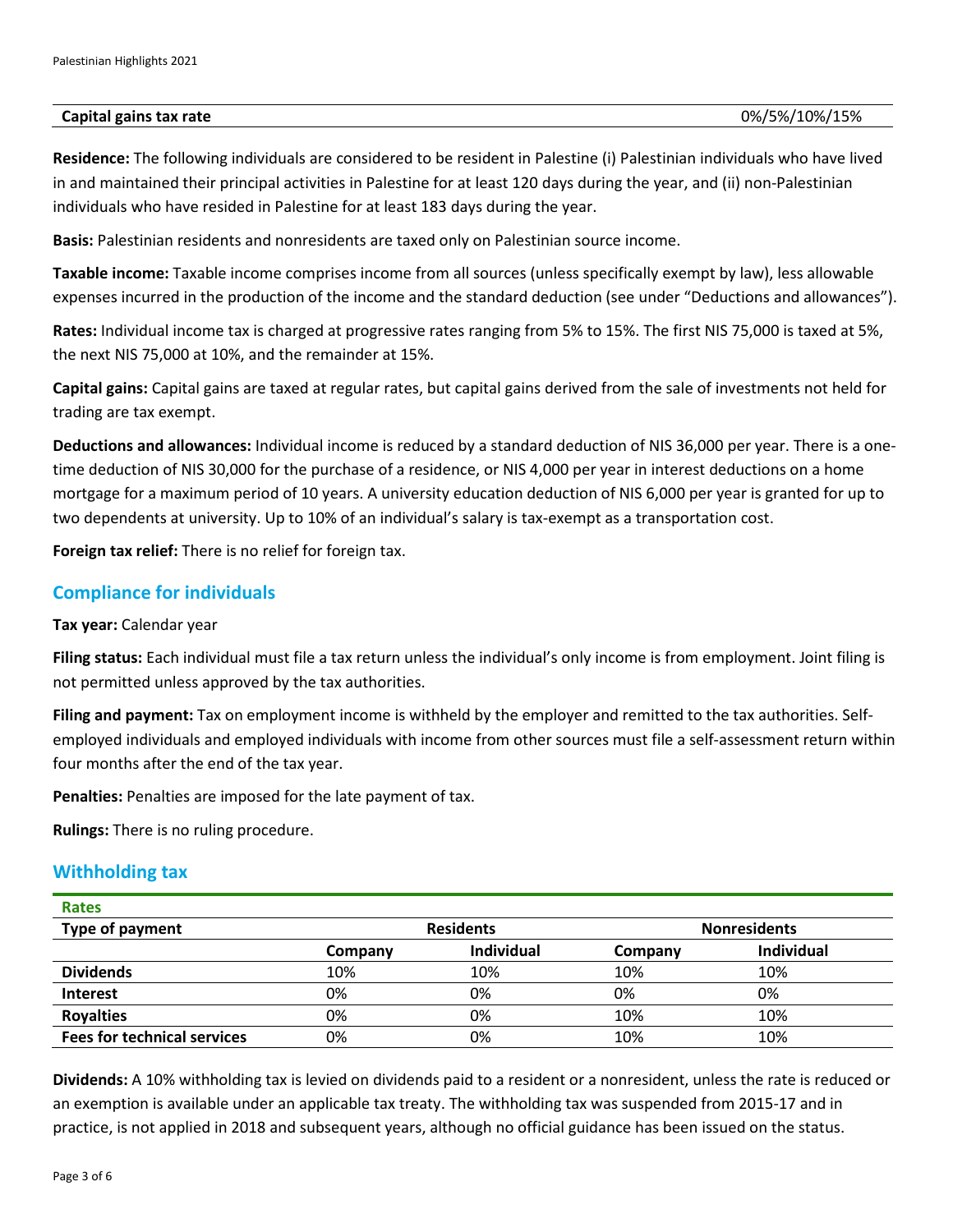**Interest:** The Palestinian Territories do not levy withholding tax on interest.

**Royalties:** No withholding tax is levied on royalties paid to residents. A 10% withholding tax is levied on royalties paid to a nonresident, unless the rate is reduced or an exemption is available under an applicable tax treaty.

**Fees for technical services:** No withholding tax is levied on technical service fees paid to residents. Payments made for services provided by nonresidents are subject to a 10% withholding tax, unless the rate is reduced or an exemption is available under an applicable tax treaty.

**Branch remittance tax:** There is no branch remittance tax.

**Other:** Payments for goods and services are subject to withholding tax at rates ranging from 5% to 10%, unless the payee provides a tax certificate issued by the tax department.

# **Anti-avoidance rules**

**Transfer pricing:** There are no transfer pricing rules.

**Interest deduction limitations:** There are no interest deduction limitation rules.

**Controlled foreign companies:** There are no controlled foreign company rules.

**Hybrids:** There are no hybrid rules.

**Economic substance requirements:** There are no economic substance requirements.

**Disclosure requirements:** Audited financial statements and related notes, as well as a reconciliation between financial income and taxable income approved by a licensed auditor, must be attached to the corporate income tax return.

**Exit tax:** There are no exit taxes.

**General anti-avoidance rule:** The Palestinian Territories has not implemented a general anti-avoidance rule.

# **Value added tax**

| <b>Rates</b>         |     |
|----------------------|-----|
| <b>Standard rate</b> | 16% |
| <b>Reduced rate</b>  | 0%  |

**Taxable transactions:** VAT is levied on the sale of goods and the provision of services, and on imports.

**Rates:** The standard VAT rate is 16%. Certain transactions are zero-rated or exempt. For financial institutions, VAT is levied at a rate of 16% on gross salaries and on taxable income.

**Registration:** All business entities and individuals must register for VAT purposes; there is no minimum threshold.

**Filing and payment:** A VAT return generally must be filed on a monthly basis or other basis, as required.

## **Other taxes on corporations and individuals**

Unless otherwise stated, the taxes in this section apply both to companies and individuals and are imposed at the national level.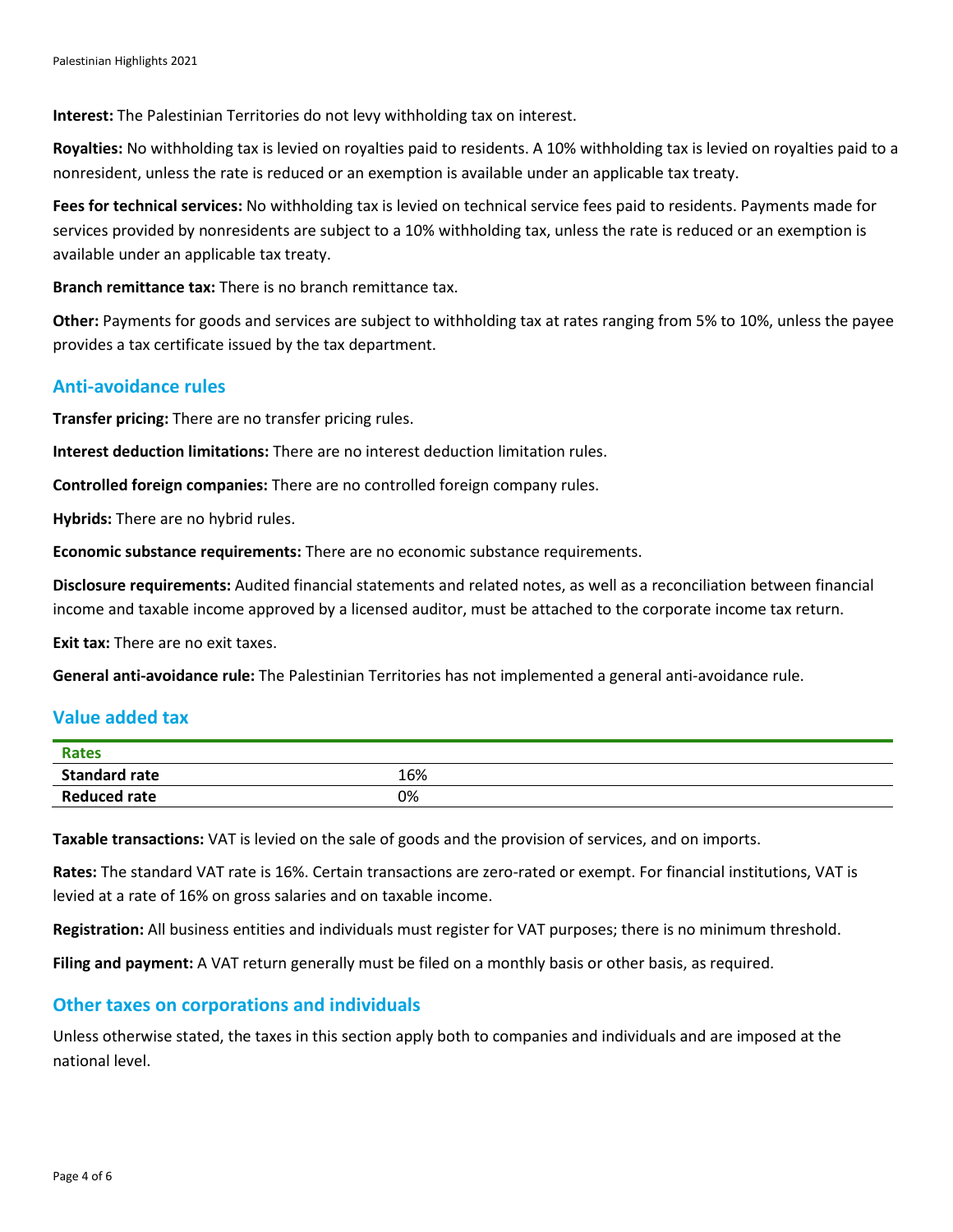**Social security contributions** – Implementation of a new social security law introducing compulsory monthly social security contributions for all Palestinian private sector employers and employees, and foreign employees working in Palestine where a work permit has been issued, and voluntary contributions for the self-employed, has been put on hold by the president.

**Payroll tax:** There is no payroll tax.

**Capital duty:** There is no capital duty.

**Real property tax** – Tax on property is levied at a rate of 17% on the assessed value of rental income. A deduction for 40% of the tax is allowed as an expense in computing taxable income, with the remaining 60% available as a credit against the income tax liability.

**Transfer tax:** There is no transfer tax.

**Stamp duty:** There is no stamp duty.

**Net wealth/worth tax:** There is no net wealth tax or net worth tax.

**Inheritance/estate tax:** There is no inheritance tax or estate tax.

**Tax treaties**: The Palestinian Territories has signed tax treaties with Egypt, Ethiopia, Jordan, Serbia, Sri Lanka, Sudan, Turkey, United Arab Emirates, Venezuela, and Vietnam.

**Tax authorities:** Income Tax Authority, VAT Authority, Ministry of Finance

Contact us:

**Samir Sahhar Khaldoun Thawabteh** Email: [ssahhar@deloitte.com](mailto:ssahhar@deloitte.com) Email: [kthawabteh@deloitte.com](mailto:kthawabteh@deloitte.com)